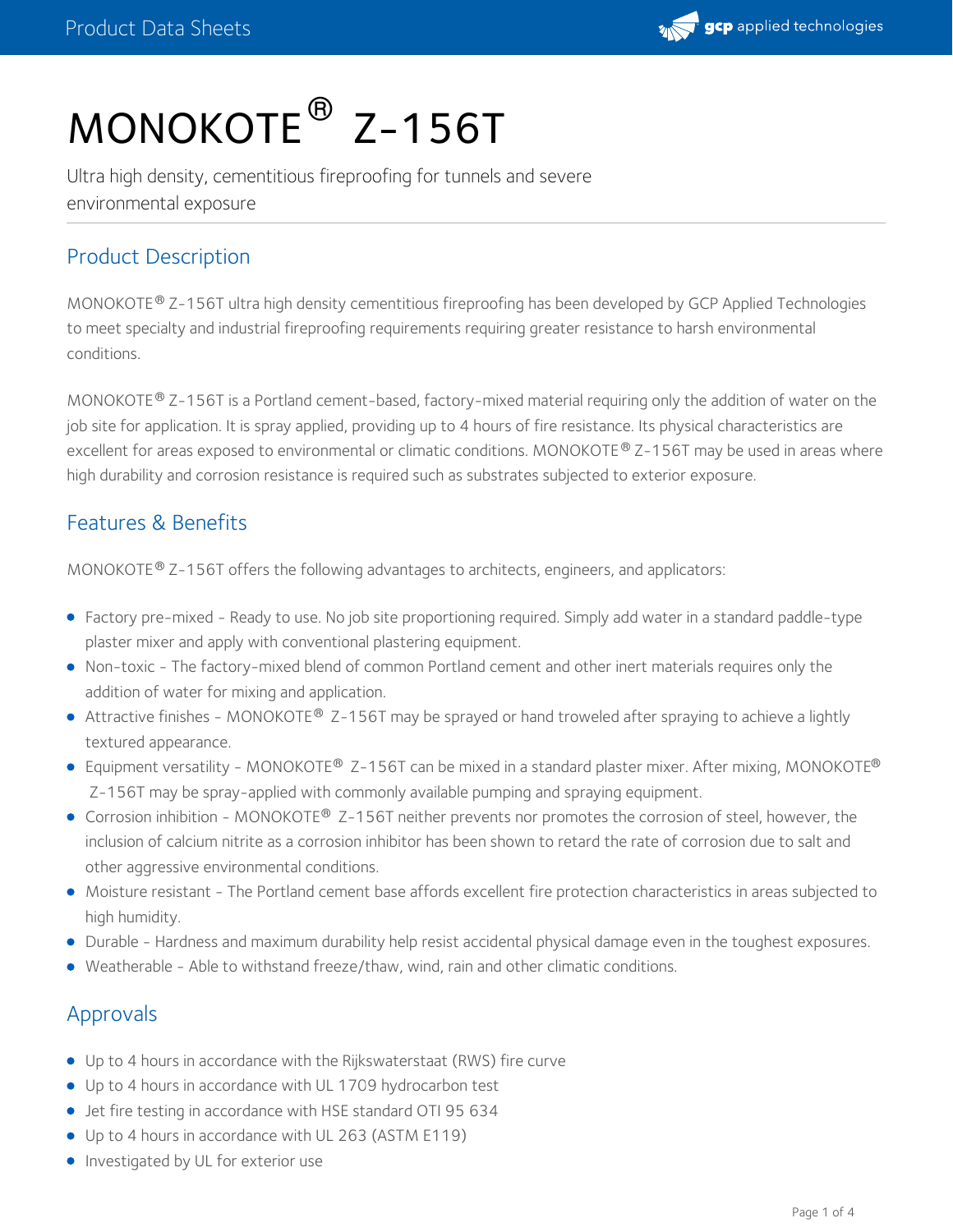

#### Uses

MONOKOTE® Z-156T may be used in roadway tunnels and in exterior environments where a highly durable fireproofing is required and a threat of steel corrosion is present.

# Delivery & Storage

All material to be used for fireproofing should be delivered in original unopened packages bearing the name of the manufacturer, the brand and proper Underwriters Laboratories Inc. labels for fire hazard and fire resistance classifications.

The material should be kept dry until ready for use. Keep packages of material off the ground, under cover and away from sweating walls and other damp surfaces. All bags that have been exposed to water before use should be discarded. Stock of material is to be rotated and used before its expiration date.

## Steel & Concrete Surfaces

Prior to the application of MONOKOTE® Z-156T, an inspection should be made to determine that all steel surfaces are acceptable to receive fireproofing. The steel to be fireproofed should be free of oil, grease, excess rolling compounds or lubricants, loose mill scale, excess rust, noncompatible primer, lock down agent or any other substance that will impair proper adhesion. Where necessary, the cleaning of steel surfaces to receive fireproofing will be the responsibility of the general contractor.

Prior to application of MONOKOTE® Z-156T, a bonding agent, approved by the fireproofing manufacturer, should be applied to all concrete substrates to receive MONOKOTE® Z-156T.

The project architect will determine if the painted/ primed steel to receive fireproofing has been tested to provide the required fire resistance rating.

### Performance Characteristics

| PHYSICAL PROPERTIES          | <b>RECOMMENDED SPECIFICATION</b>                     | <b>LABORATORY TESTED* VALUES</b>                 | <b>TEST METHOD **</b> |
|------------------------------|------------------------------------------------------|--------------------------------------------------|-----------------------|
| Dry density, minimum average | Min. 50 pcf (800 kg/m <sup>3</sup> )                 | See note below***                                | ASTM E605             |
| Bond strength                | Min. 10,000 psf (478 kN/m <sup>2</sup> )             | 20,680 psf (990 kPa)                             | ASTM E736             |
| Compression, 10% deformation | 850 psi (5.86 MPa)                                   | 874 psi (6.03 MPa)                               | ASTM E761             |
| Air erosion                  | Max 0.000 g/ft <sup>2</sup> (0.00 g/m <sup>2</sup> ) | 0.000 g/ft <sup>2</sup> (0.00 g/m <sup>2</sup> ) | ASTM E859             |
| High velocity air erosion    | No continued erosion after 4 hours                   | No continued erosion after 4 hours               | ASTM E859             |
| Hardness                     | 40                                                   | 91                                               | ASTM D2240            |
| Bond impact                  | No cracking, spalling or delamination                | No cracking, spalling or delamination            | ASTM E760             |
| Deflection                   | No cracking, spalling or delamination                | No cracking, spalling or delamination            | ASTM E759             |
| Resistance to mold growth    | No growth after 28 days                              | No growth after 28 days                          | ASTM G21              |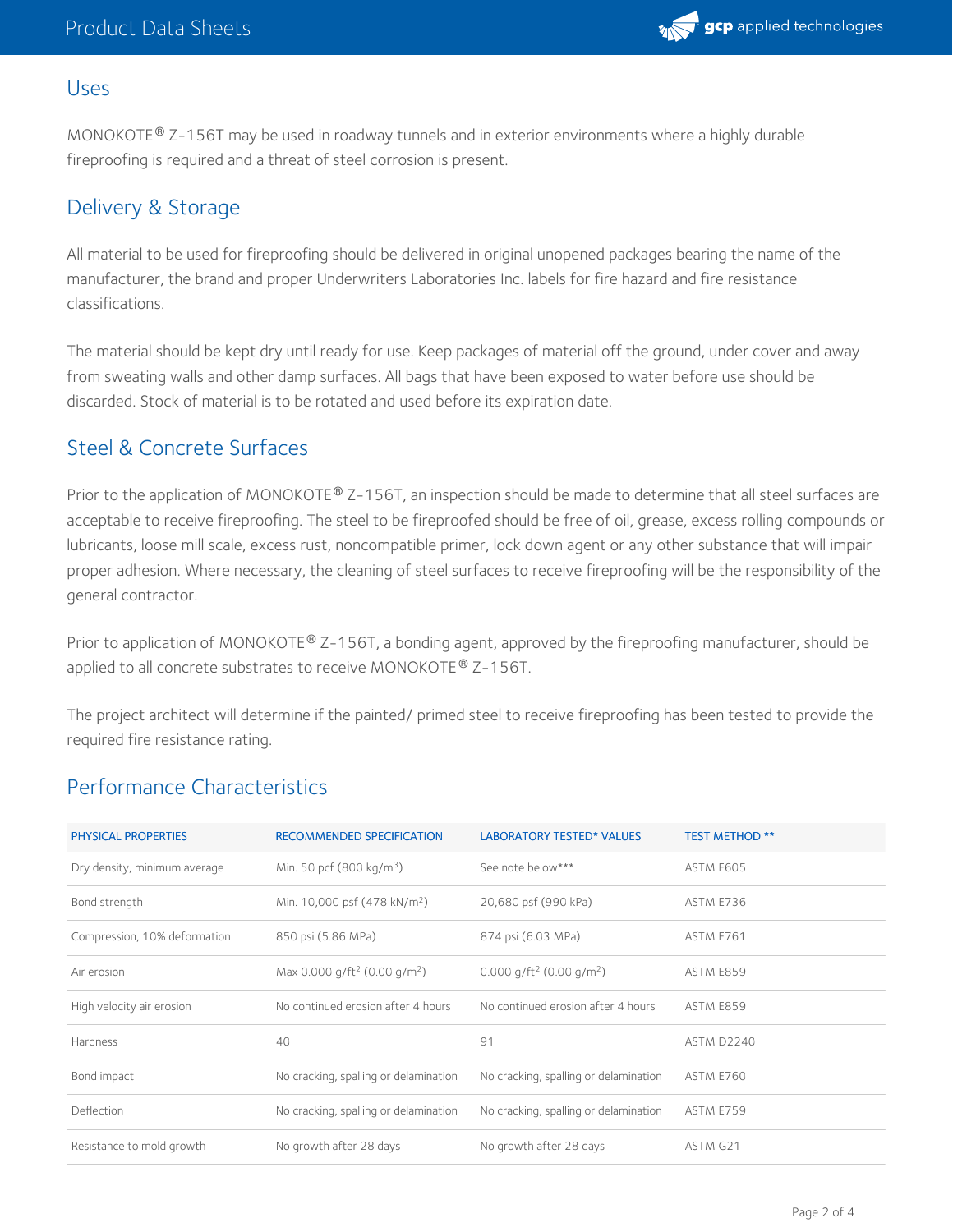

| Surface burning characteristics | Flame spread $= 0$ Smoke developed $=$ | Flame spread $= 0$ Smoke developed $=$ | ASTM E84          |
|---------------------------------|----------------------------------------|----------------------------------------|-------------------|
|                                 |                                        |                                        |                   |
| Combustibility                  | Less than $5 \mathrm{MJ/m^2}$ total,   | Less than 5 MJ/m <sup>2</sup> total,   | <b>ASTM E1354</b> |
|                                 | 20 kw/m <sup>2</sup> peak heat release | 20 kw/m <sup>2</sup> peak heat release |                   |

\* Independent laboratory tested value. Report available upon request.

\*\* ASTM International test methods modified for Bond Strength and Compressive Strength, where required, for high density, high performance products.

\*\*\* All in-place performance tests should be conducted at or below the minimum recommended specification density.

# **Mixing**

MONOKOTE  $^{\circledR}$  Z-156T should be mixed by machine in a conventional, plaster-type mixer or a continuous mixer specifically modified for cementitious fireproofing. The mixer should be kept clean and free of all previously mixed material. Adjust the mixer speed in a conventional mixer to the lowest speed which gives adequate blending of the material and a mixer density of 65 to 70 pcf (1040 to 1120 kg/m<sup>3</sup>) of material.

Using a suitable metering device and a conventional mixer, add all water to the mixer as the blades turn. Mixing should continue until the mix is lump-free, with a creamy texture. All material is to be thoroughly wet. Over mixing MONOKOTE® Z-156T will reduce pumping rate and will negatively affect in-place density and mechanical properties.

#### Temperature & Ventilation

The substrate temperature shall be a minimum of 40°F (4.5°C) for at least 1-hour prior to the application of the MONOKOTE®. Additionally, the air and substrate temperature during application and for a minimum or 72 hours after application shall be no less than  $40^{\circ}$ F (4.5 $^{\circ}$ C).

Provisions shall be made for ventilation to properly dry the fireproofing after application. In enclosed areas lacking natural ventilation, air circulation and ventilation must be provided to achieve a minimum total fresh air exchange rate of 4 times per hour until the material is substantially dry.

### Field Tests

The architect will select an independent testing laboratory (for which the owner will pay) to sample and verify the thickness and density of the fireproofing in accordance with the the applicable building code. The architect will select an independent testing laboratory (for which the owner will pay) to randomly sample and verify the bond strength of the fireproofing.

#### Note:

- No recognized field bond strength test procedure exists for sprayed fireproofing materials with bond strengths greater than 1,000 psf  $(4,882 \text{ kg/m}^2)$  such as MONOKOTE® Z-156.
- Where bond strength specifications exceed 1,000 psf (4,882 kg/m<sup>2</sup>) it is recommended that independent laboratory test data based upon a modified version of ASTM E736 be submitted to verify specification compliance.
- Results of the above tests will be made available to all parties at the completion of pre-designated areas which shall have been determined at a pre-job conference. .